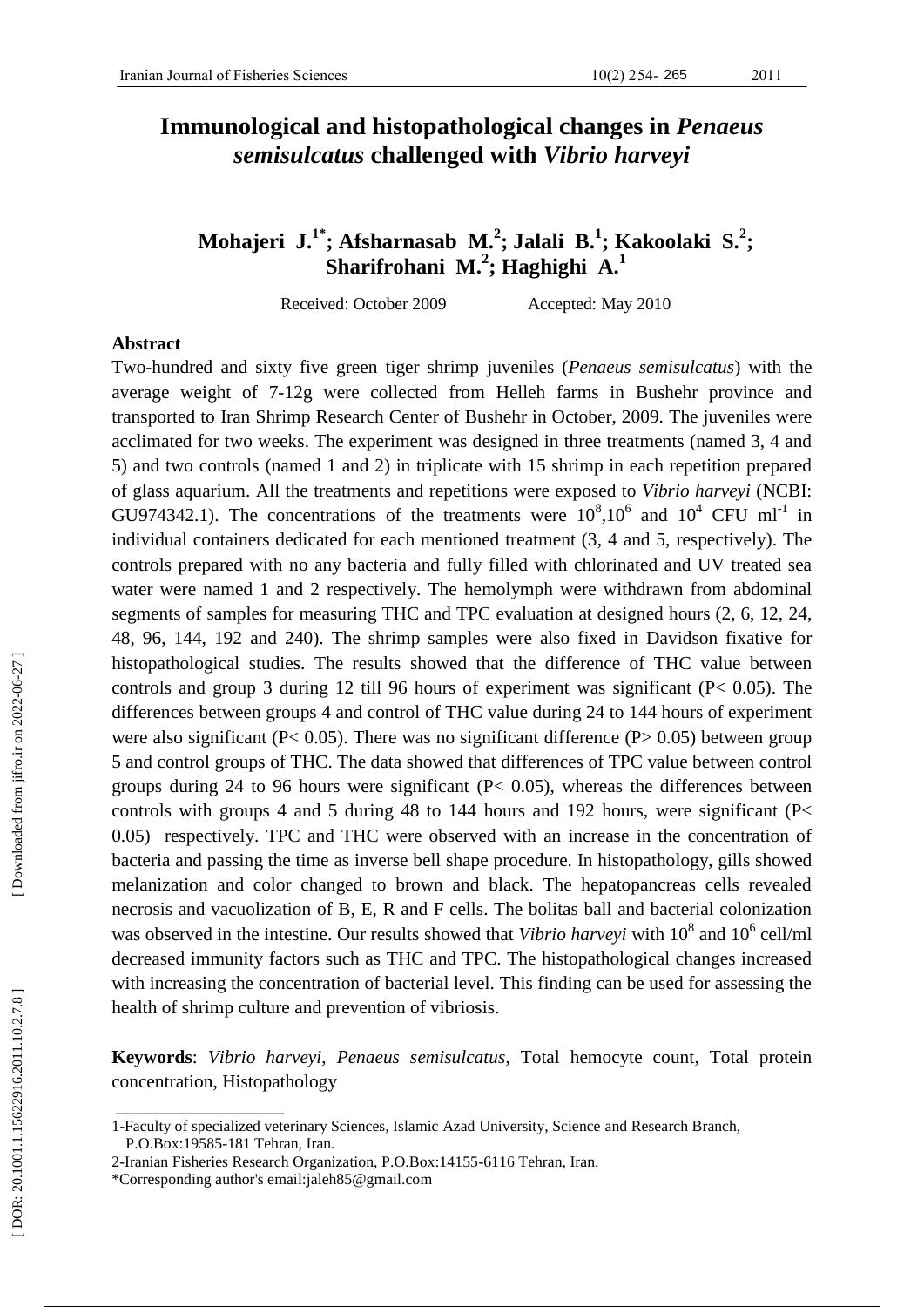#### **Introduction**

Iranian shrimp culture started from 1992 in the south of Iran. At the first time *P. semisulcatus* was chosen for culture as main speci es. The commercial production encountered by mass mortality, due to some virulent pathogens such as bacteria and viruses. *Vibrio harveyi* is the major pathogen infecting the cultured shrimp (Afsharnasab et al., 2008) . In shrimp vibriosis is often related to injury, stress or other pathogens diseases. The pathogenic mechanisms and defense reaction s during vibriosis are not yet clearly understood (Van de Braak et al*.,* 2002). However, serious outbreaks of infectious diseases dealing with the shrimp culture industry, particularly by viruses and bacteria have been reported (Hsieh et al*.,* 2008) . Since 1998, shrimp farmers have experienced disease problems causing production losses due to a few serious outbreaks by Taura Syndrome Virus (TSV), and *Vibrio spp.* such as *Vibrio alginolyticus* and *Vibrio harveyi*. Disease outbreak s are often results of unfavorable environmental condition , e.g. stress associated with intensive shrimp culture (high stocking density) and increases in the proportion of potentially pathogenic species of cultured pond water (Hsu and Chen , 2007) .

Because of interesting in the shrimp production and therefore intensive rearing systems, there are many reports on epizootic luminescent bacterial diseases, especially in the shrimp farms of Asian countries. The dominant species of Lum inescent vibriosis are *V. harveyi, V. campbellii* and occasionally *V. splendidus* infecting larval, juveniles and adult stage of penaeid shrimp. Mass mortality with high percent in larvae occurred in some

hatcheries of *penaeus monodon* in Philippines due to acute *vibrio harveyi* strains with density of  $10^2$  cell ml<sup>-1</sup>. Other mass mortalities of shrimp larvae were also reported from Australia, South America and Mexico (Soto -Rodriguez et al*.,* 2006 ) . The studies of *vibrio .spp* prevalence have been done during 2004 to 2009 in Iran and the main speci es were identified as *V. parahemolyticus*, *V. vulnificus, V. harveyi* and *V. alginolyticus* (Afsharnasab , 2009). The evaluation of the immune system could be applied for assessing shrimp health, which is confirmed by aquaculture experts (Rodrıguez and Le Moullac , 2000). Haemocytes play a major role in crustacean immune system. First, they eliminate foreign particles in the hemocoel through phagocytosis, encapsulation and nodular aggregation. Secondly, haemocytes participate in wound healing by cellular clumping and begin coagulation processes through the release of factors required for plasma gelation (Kakoolaki et al., 2010) . There is some information over the importance of THC in pathogen resistance. Evidence has been given regarding the physiological role of the plasma protein concentration and its susceptibility to environmental or physiological changes in the animal (Rodrıguez and Le Moullac , 2000). Histopathology is a suitable tool for monitoring and diagnosis health, where the changes at the cells and tissues due to the pathogen are interpreted to arrive at diagnosis. (Ambipillai et al, 2003).

The aim of the study was to assess the THC and TPC in the shrimp *P.*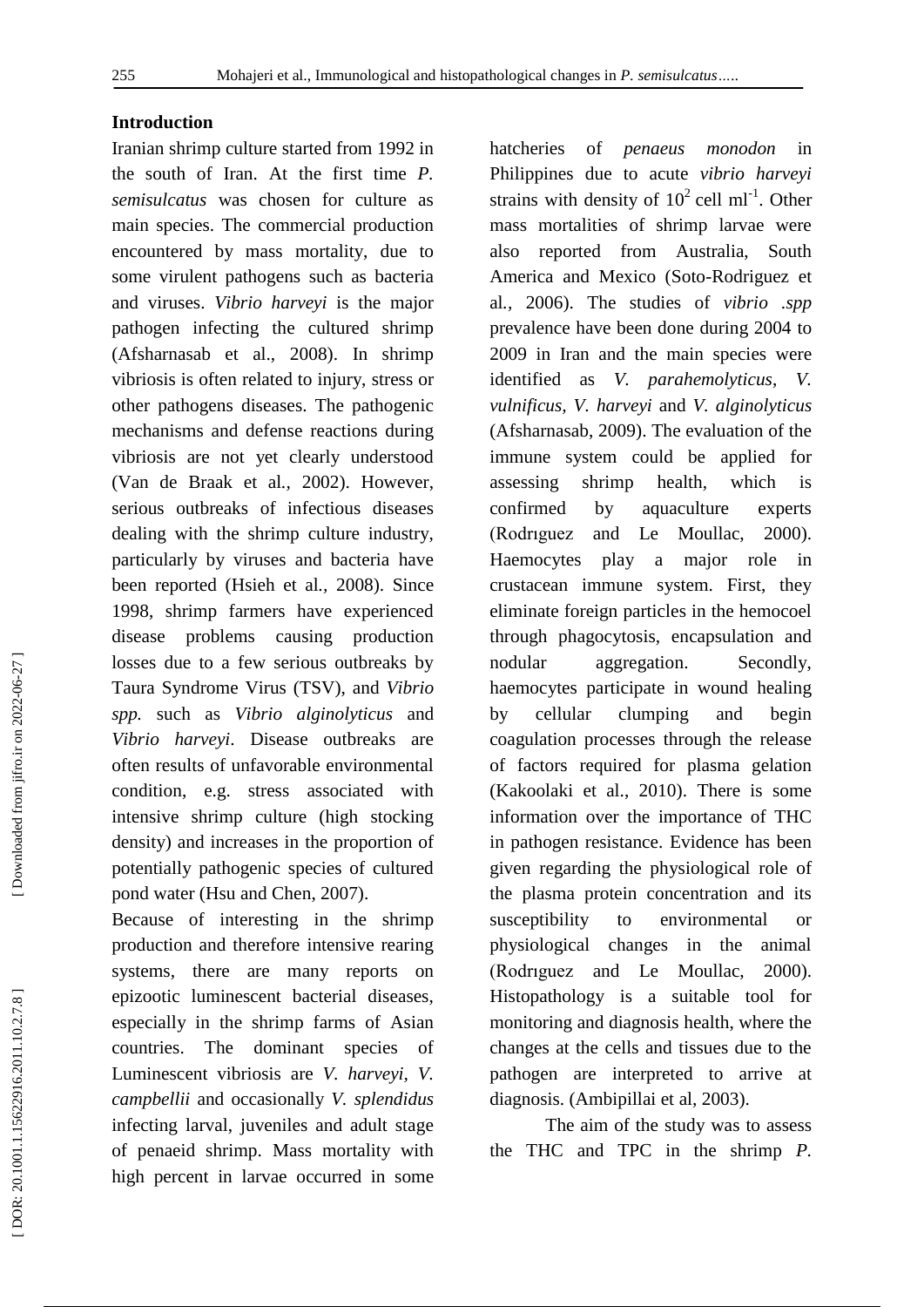*semisulcatus* exposed to *V. harveyi* and histopathology study of some tissues.

## **Material s and methods**

Two -hundred and sixty five green tiger shrimp juveniles (*Penaeus semisulcatus*) with average weight of 7 -12g were collected from Helleh farms in Bushehr province and transported to Iran Shrimp Research Center of Bushehr in October, 2009. The juveniles were acclimated in the laboratory for two weeks. Shrimps which were in the intermolt stage were used for the study. The retraction of epidermis could be applied as an index to distinguish the molt stage (Robsertson et al*.,* 1987).

During the acclimation and study span, shrimp were fed four times daily on a commercial shrimp diet (Havvorash Company, Bushehr, Iran). During the study, water conditions were measured so the temperature was  $25 \pm 1$ °C, pH 8.0 6– 8.34 and a salinity of 34ppt.

# *V. harvey i*

A known pathogen strain named *V. harveyi* (NCBI: GU974342.1), which had been isolated from diseased shrimp of<br>Bushehr province farms, identified in Iran<br>Scientific and Industrial Research<br>Organization (PTCC: 1755) and documented in the American Gene Bank (NCBI: GU974342.1) was used in the study. The stocked specimen of the bacteria was cultured on tryptic soy agar (TSA supplemented with 2.5% NaCl, Difco) for 24 h at 25-30  $\degree$  C. It was then transferred to 10 ml tryptic soy broth (TSB supplemented with 2.5% NaCl, Difco) for 24 h at  $25\pm1$  °C for use as a stock bacterial broth. For challenge experiments, Stocked cultured media were centrifuged

 $7155 \times g$  for 20 min at 4<sup>o</sup>C. The supernatant fluid was send out and the bacterial clog was resuspended in saline solution (0.85% NaCl) at 10<sup> $4$ </sup>, 10<sup> $6$ </sup> and 10<sup>8</sup> colony-forming units (cfu)  $ml^{-1}$  for the exposure test.

Cell densities were photometrically obtained at 590 nm wavelength (Saulnier et al*.,* 2000), based on the MacFarland Standard (equal to 10 $<sup>4</sup>$ , 10 $<sup>6</sup>$  and 10<sup>8</sup> cfu</sup></sup> ml<sup>-1</sup>) and serially diluted to reach the density of 10<sup> $4$ </sup>, 10<sup> $6$ </sup> and 10<sup>8</sup> CFU ml<sup>-1</sup>.

# *Treatments*

The experiment was designed in three treatments (named 3, 4, and 5) and two controls (named 1 and 2) in triplicate with 15 shrimp in each repetition prepared from a glass aquarium. The controls were prepared with no bacteria and full filled with cholorinated and UV treated sea water named 1 and 2 respectively. According to Robertson, et al . (1998) the exposure span of *P. sem isulcatus* to *Vibrio sp*. was designed for 2 h in which good sterile aeration and no water exchange during the immersion were accompanied . Shrimp samples were then washed with sterile sea water and transferred back.

# *Haemolymph sampling*

Haemolymph was obtained from the ventral part of the haemocoel of the second abdominal segment, using a 25 gau ge needle and an 1 ml syringe filled with 0.4 ml cold modified Alsever's solution (AS :19.3 mM Na citrate, 239.8 mM NaCl, 182.5 mM glucose, pH 7.2, 6.2 mM EDTA (ethylene diaminetetra -acetic acid)) as an anticoagulant solution. The AS prevented melanisation and kept haemocytes in a quiescent state (Rodriguez et al., 1995).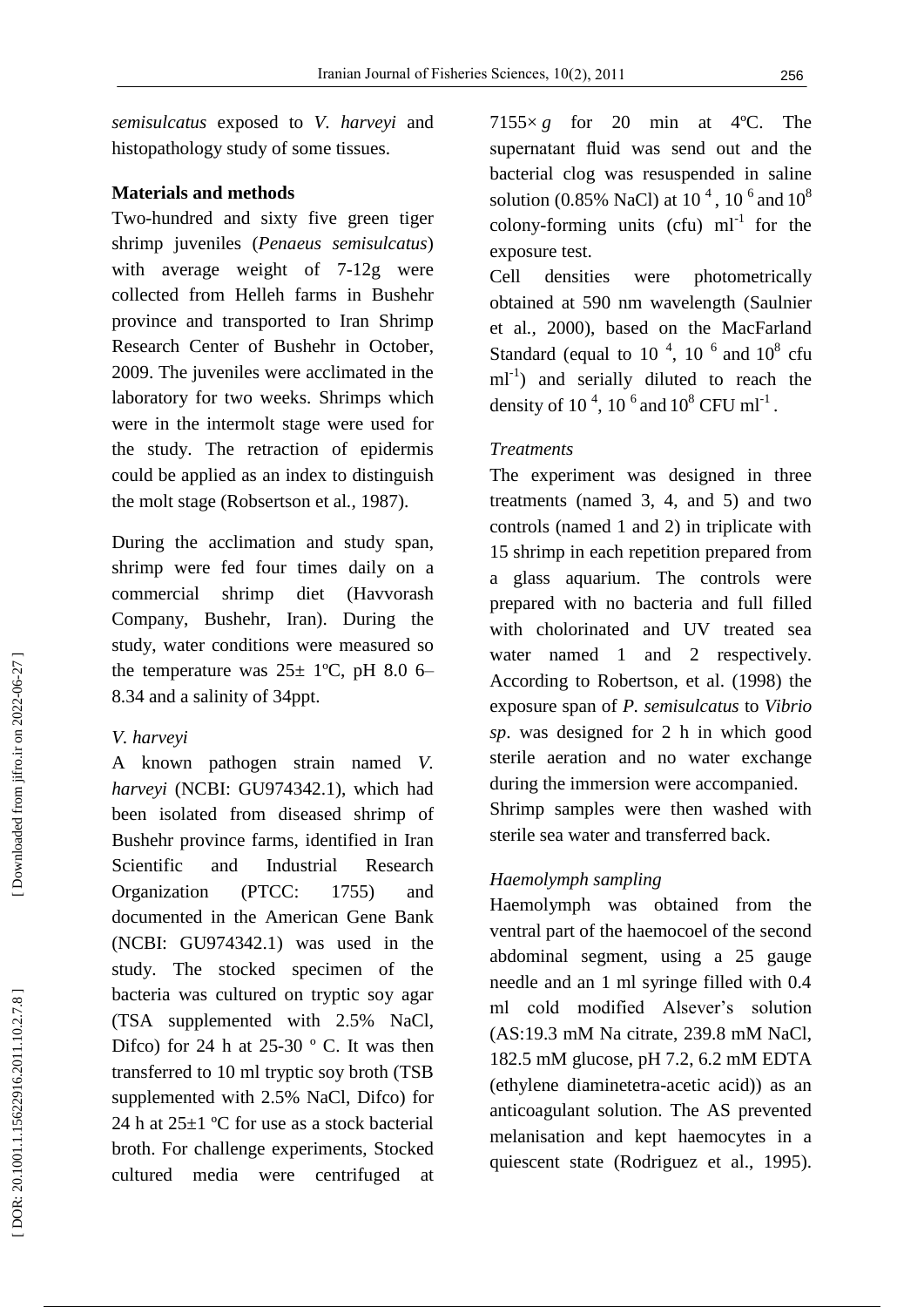The puncture procedure prevented to extract tissue particles during the haemolymph sampling (Van de Braak et al., 1996) .

The remaining haemolymph was stored in 5 ml Eppendorf cups and kept on ice until analysis within 1 h after sampling . Haemolymph were obtained at 2, 6, 12, 24 , 48 , 96, 144, 192 and 240 hours after exposure to different concentration of bacteria according to the study method . Signed and diseased shrimp were collected as samples of our study.

#### *Haemocytes*

A drop of the anticoagulant -hemolymph mixture was placed on a heamocytometer to measure THC (total hemocyte count) using a light microscope (Jiang et al., 200 4). The remainder of the mixture was used for protein assay tests .

## *Haemolymph plasma*

Haemolymph was centrifuged at 1500×g at 4° C for 10 minutes. The cell - free haemolymph (plasma) was collected for plasma protein investigation. Total plasma protein (TPP) was measured according to a modified Lowry -method, using bovine serum albumin (BSA) as a standard (Van de Braak et al*.,* 1996)

## *Histopathology*

Tissues samples were also collected at 2, 6, 12, 24, 48, 96, 144, 192 and 240 hours after exposure to different concentration s of bacteria according to the study method. Shrimp tissues were fixed in Davidson's fixative for 48 hours and transferred to 70% ethanol . After processing and hydration of tissues, wax impregnation was done. The paraffin wax embedded samples were sectioned, mounted on slides

and stained with Myer-bennet haematoxylin and pheloxin/eosin (Lightner 1996).

#### *Statistical analysis*

A one-way ANOVA test was used to compare the differences between the groups (treatments and controls) affecting THC and TPC value s at the confidence interval of 95% (p< 0.05). Multiple comparisons along with the Benferroni statistic was conducted to show that at least one group has a significant difference with others while the *P* value represented the value lower than 0.05. All statistical tests were evaluated using the V. 16 SPSS computer software.

#### **Results**

# *THC*

According to our study there were no significant differences in THC for any of the shrimp from beginning to the following 6 h exposure to *V. harveyi* (P> 0 . 05) . For the shrimp which had been transferred to  $10^8$  CFU ml<sup>-1</sup>, the THC decreased significantly by 29%, 52% and 39% after 24, 48 and 96 h, respectively (P<0.05). However significant differences in THC between  $10^8$  CFU ml<sup>-1</sup> with controls and  $10^4$  CFU ml<sup>-1</sup> from 12 h to 96 h after exposure time were observed (P<0.05) . For the shrimp which had been transferred to  $10^6$  CFU ml<sup>-1</sup>, the THC decreased significantly by 19%, 41% and 20% after 24, 48 and 96 h, respectively (*P*<0.05). There were significant differences in THC between  $10^6$  CFU ml<sup>-1</sup> with controls and  $10^4$  CFU ml<sup>-1</sup> from 24 h to 144 h after exposure time  $(P>0.05)$ . No significant difference was observed in THC among the shrimp exposed to  $10^4$  $CFUml^{-1}$  and controls at different sampling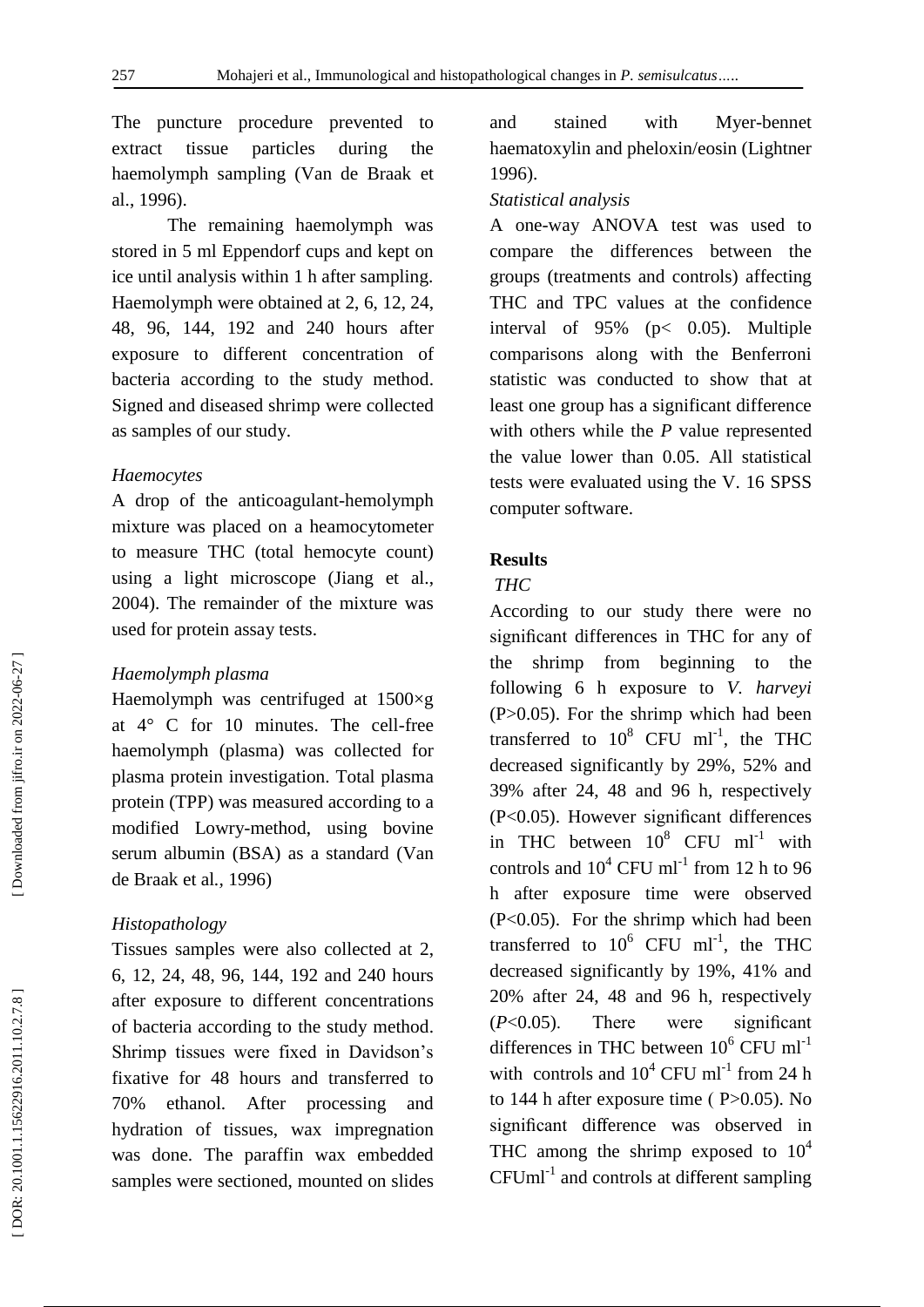times (P>0.05) . A similar trend was observed for the end of experiment. After 144 h, in eighth and ninth sampling (192 and 240 h respectively) there were no

significant differences in THC for any of the groups (controls and treatments ) (P>0.05) (Table 1 and Figure 1 ) .

Table 1: The mean and standard deviation of THC at hours after exposure time of *V. harveyi* in different groups of study.

| <b>THC</b>    |                       |                     |                     |                     |                     |                     |                     |                     |                     |  |  |
|---------------|-----------------------|---------------------|---------------------|---------------------|---------------------|---------------------|---------------------|---------------------|---------------------|--|--|
|               | Sampling times (h)    |                     |                     |                     |                     |                     |                     |                     |                     |  |  |
|               | $\overline{2}$        | 6                   | 12                  | 24                  | 48                  | 96                  | 144                 | 192                 | 240                 |  |  |
| <b>Groups</b> | $Mean(\times 10^5)$ ± | $Mean(\times 10^5)$ | $Mean(\times 10^5)$ | $Mean(\times 10^5)$ | $Mean(\times 10^5)$ | $Mean(\times 10^5)$ | $Mean(\times 10^5)$ | $Mean(\times 10^5)$ | $Mean(\times 10^5)$ |  |  |
|               | S.D.                  | ±.                  | $\pm$               | $\pm$               | $_{\pm}$            | $\pm$               | $\pm$               | $\pm$               | $\pm$               |  |  |
|               |                       | S.D.                | S.D.                | S.D.                | S.D.                | S.D.                | S.D.                | S.D.                | S.D.                |  |  |
| Control       | $123.33\pm$           | $121\pm$            | $124\pm$            | $125.66\pm$         | $125.33\pm$         | $122.33\pm$         | $123.33\pm$         | $121.66\pm$         | $124\pm$            |  |  |
| cl            | 2.51                  | $\mathfrak{Z}$      | $4.35^{a}$          | $8.62^a$            | $7.63^a$            | $5.13^a$            | $5.50^a$            | 2.08                | 3.60                |  |  |
| Control       | $125\pm$              | $122\pm$            | $123.33\pm$         | $125.66\pm$         | $121.33\pm$         | $123.33\pm$         | $124.33\pm$         | $121\pm$            | $123.33\pm$         |  |  |
| UV            | 7.97                  | 5.19                | 2.30 <sup>a</sup>   | $4.04^a$            | 3.21 <sup>a</sup>   | 3.51 <sup>a</sup>   | $4.04^a$            | 3.46                | 6.65                |  |  |
| $10^8$ CFU    | $121.33\pm$           | $119.33\pm$         | $110.33\pm$         | $85.66\pm$          | 58 <sub>±</sub>     | $73.33\pm$          | $118.33\pm$         | $121.66 \pm$        | $124\pm$            |  |  |
| $ml^{-1}$     | 3.51                  | 4.04                | $2.51^{b}$          | 3.21 <sup>b</sup>   | $5.56^{b}$          | $5.85^{b}$          | 4.04                | 3.78                | $\overline{4}$      |  |  |
| $10^6$ CFU    | $122.66\pm$           | $121.66\pm$         | $117.33\pm$         | $99.33 \pm$         | $72.33 \pm$         | $98.33 \pm$         | $100\pm$            | $125.66\pm$         | $127.33\pm$         |  |  |
| $ml^{-1}$     | 4.04                  | 3.05                | 3.05                | $10.06^{b}$         | $3.78^{b}$          | 1.52 <sup>c</sup>   | $11.53^{b}$         | 4.16                | 4.16                |  |  |
| $10^4$ CFU    | $123.33\pm$           | $123.33\pm$         | $122.33\pm$         | $121\pm$            | $119.33\pm$         | $122\pm$            | $123.66\pm$         | $127 +$             | 124.66±             |  |  |
| $ml^{-1}$     | 1.15                  | 4.93                | 5.50 <sup>a</sup>   | 3.60 <sup>a</sup>   | 4.50 <sup>a</sup>   | $3.60^a$            | $5.13^a$            | 4.58                | 4.04                |  |  |

\*significant differences are shown by dissimilar superscripts in same columns.



**Figure 1: The effect of different bacteria on THC**

# *TPC*

Approximately a similar trend was observed for TPC parameter. There were no significant differences in THC for any of the shrimp from beginning to 12 h exposure to *V. harveyi* (*P*>0.05). For the shrimp which had been transferred to  $10^8$  $CFU$  ml<sup>-1</sup>, the TPC decreased significantly by 15%, 28%, 34%, 21% and 12% after 24, 48, 96, 144 and 192 h, respectively (P<0.05). However significant differences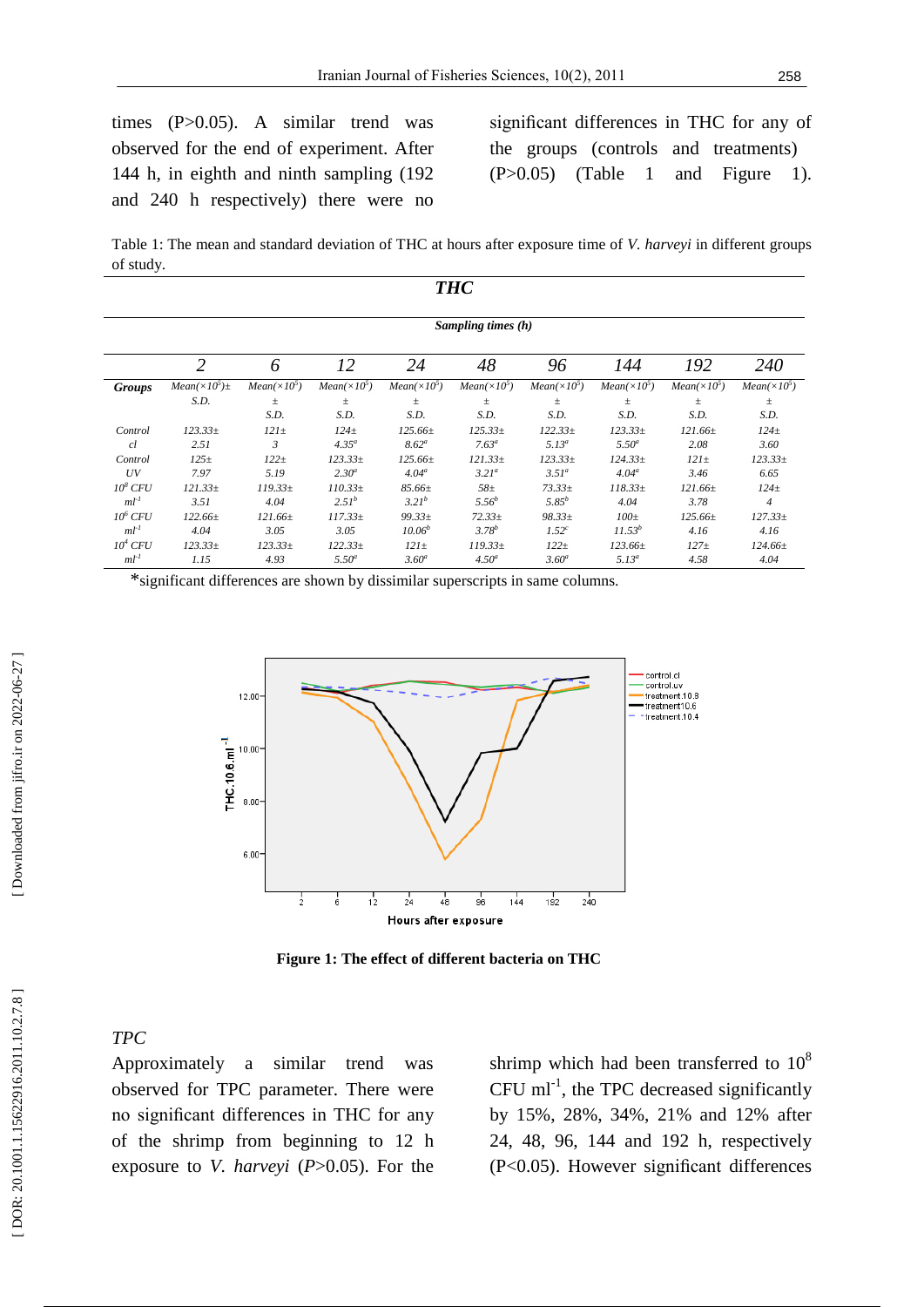in TPC between  $10^8$  CFU ml<sup>-1</sup> with controls and  $10^4$  CFU ml<sup>-1</sup> from 24 h to 96 h after exposure time were observed (P<0.05) , but after 96 h, from 144 to 192 h significant differences were shown in TPC between  $10^8$  CFU ml<sup>-1</sup> with UV control and  $10^4$  CFU ml<sup>-1</sup> (P<0.05). For the shrimp which had been transferred to  $10^6$ CFU  $ml^{-1}$ , the TPC decreased significantly by 15%, 29% and 20% after 48, 96 and 144 h, respectively (P<0.05). Our results showed significant differences in T PC between  $10^6$  CFU ml<sup>-1</sup> with controls and  $10<sup>4</sup>$  CFU ml<sup>-1</sup> at 48 h and 144 h following exposure time  $(P>0.05)$ , also significant difference was observed in TPC between

 $10^6$  CFU ml<sup>-1</sup> with  $10^4$  CFU ml<sup>-1</sup> at 96 h following exposure time  $(P>0.05)$ . There were no significant differences observed in TPC among the shrimps exposed to  $10<sup>4</sup>$ CFUml - 1 and controls at different sampling times except in 192 h that has a significant difference with chlorinated control  $(P>0.05)$ . At the end of the experiment after 192 h, in the ninth sampling (240 h) there were no significant differences in TPC for any of the groups (controls and treatments except  $10^8$  CFU ml<sup>-1</sup>) (P>0.05), that significant difference was observed between  $10^8$  CFU ml<sup>-1</sup> and chlorinated control  $(P>0.05)$  (Table 2 and Figure 2).

**Table 2: The mean and standard deviation of TPC at hours after exposure time of** *V. harveyi* **in different groups of study**

| <b>TPC</b>    |                    |             |              |              |             |              |                 |             |                  |  |  |  |
|---------------|--------------------|-------------|--------------|--------------|-------------|--------------|-----------------|-------------|------------------|--|--|--|
|               | Sampling times (h) |             |              |              |             |              |                 |             |                  |  |  |  |
|               | $\overline{2}$     | 6           | 12           | 24           | 48          | 96           | 144             | 192         | <b>240</b>       |  |  |  |
| <b>Groups</b> | $Mean\pm$          | $Mean\pm$   | $Mean\pm$    | $Mean \pm$   | $Mean\pm$   | $Mean\pm$    | $Mean\pm$       | $Mean\pm$   | $Mean\pm$        |  |  |  |
|               | S.D.               | S.D.        | S.D.         | S.D.         | S.D.        | S.D.         | S.D.            | S.D.        | S.D.             |  |  |  |
| Control       | $118.36\pm$        | $109.76\pm$ | $117.72 \pm$ | $125.01 \pm$ | $123.16\pm$ | $108.14 \pm$ | $113.82 \pm$    | $101.55\pm$ | 126 <sub>±</sub> |  |  |  |
| cl            | 7.58               | 12.02       | 5.71         | $4.25^a$     | $3.01^a$    | $7.85^{ac}$  | 4.43            | $7.54^a$    | $7.17^a$         |  |  |  |
| Control       | $115.66\pm$        | $102.16\pm$ | $123.36\pm$  | $121.63\pm$  | $113.33\pm$ | $110\pm$     | $125.18\pm$     | $126.66\pm$ | $115.99\pm$      |  |  |  |
| UV            | 9.25               | 6.27        | 1.24         | $4.96^a$     | $4.05^{ac}$ | $7.05^{ac}$  | $3.16^{ad}$     | $7.38^{b}$  | 8.83             |  |  |  |
| $10^8$ CFU    | $117.76\pm$        | $105\pm$    | $119.91\pm$  | $99.85 \pm$  | $85\pm$     | $77.16 \pm$  | $93.33 \pm$     | $103.33\pm$ | $106.67\pm$      |  |  |  |
| $ml^{-1}$     | 7.72               | 8.79        | 5.38         | $7.33^{b}$   | $8.63^{b}$  | $17.02^{b}$  | $12.38^{b}$     | $8.22^a$    | $6.74^{b}$       |  |  |  |
| $10^6$ CFU    | $116+$             | $105\pm$    | $116.66\pm$  | $115.10\pm$  | $98.33 \pm$ | $81.67+$     | $91.67 \pm$     | $115\pm$    | $113.33\pm$      |  |  |  |
| $ml^{-1}$     | 7.55               | 2.45        | 5.24         | 6.18         | $7.19^{bc}$ | $11.61^{ab}$ | $10.39^{cb}$    | 5.00        | 3.34             |  |  |  |
| $10^4$ CFU    | $101.67\pm$        | $116.66\pm$ | $113\pm$     | $125.01 \pm$ | $118.33\pm$ | $123.25 \pm$ | $126.67 \pm 5.$ | $125\pm$    | 110 <sub>±</sub> |  |  |  |
| $ml-1$        | 9.61               | 9.26        | 4.12         | $3.68^{a}$   | $6.39^{a}$  | $2.08^{c}$   | 99 <sup>d</sup> | $4.99^{b}$  | 5.63             |  |  |  |

\*significant differences are shown by dissimilar superscripts in same columns.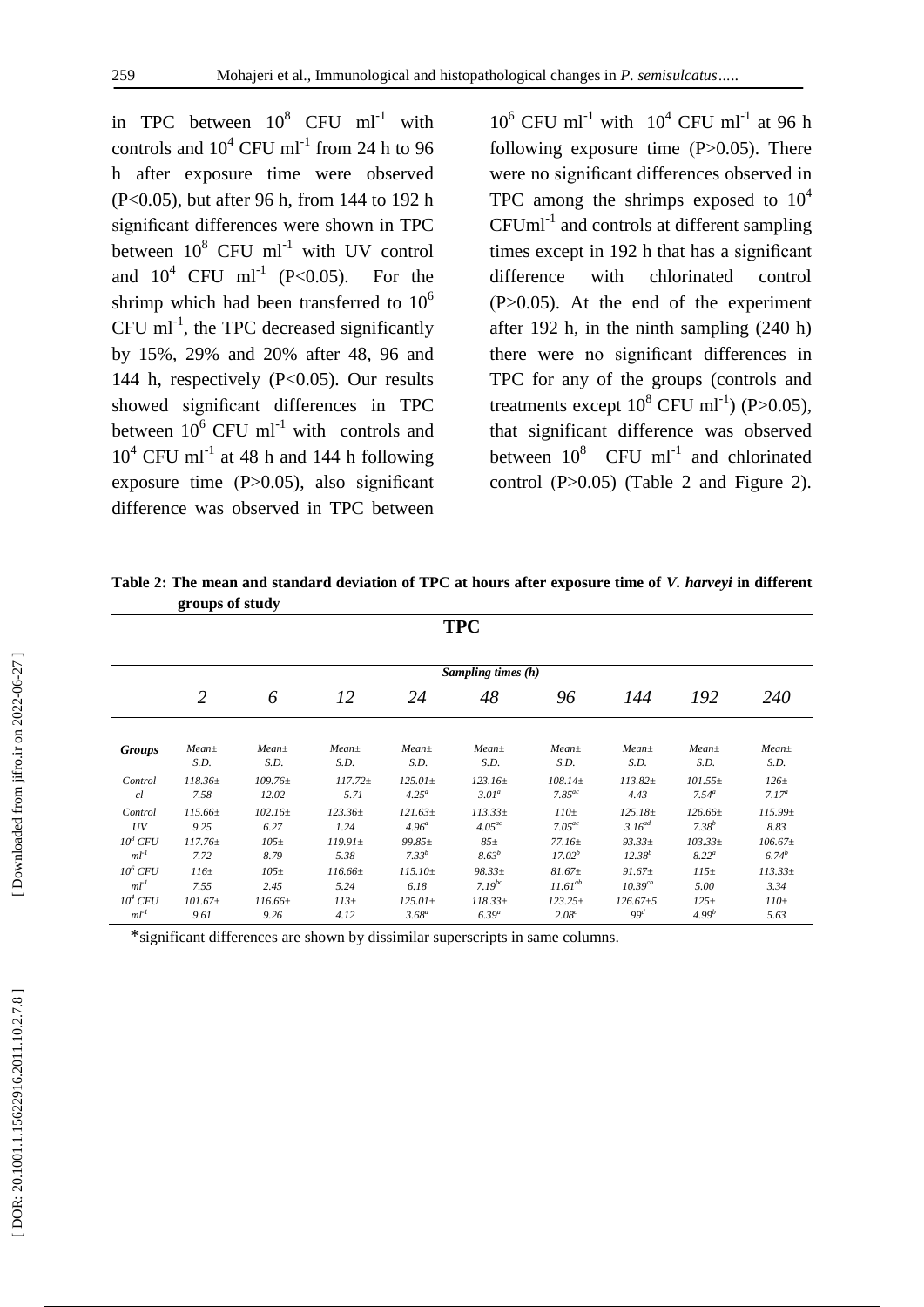

**Figure 2: Effect of different bacteria on TPC**



**Figure 3: Infected gill lamella e of shrimps exposed to 10 <sup>8</sup> CFU ml - <sup>1</sup>** *Vibrio harveyi* **bacteria, 4 days after exposure time. All of lamellas are black and melanized. (H&E/Ph, Mag. 800 ) .**

- **Fig 4: Infected gill lamellas of shrimps exposed to 10<sup>6</sup>CFU ml - <sup>1</sup>** *Vibrio harveyi* **bacteria, 4 days after exposure time. Nearly all lamellas are melanized. (H&E/Ph, Mag. 800 ) .**
- **Fig 5: Infected gill lamellas of shrimps exposed to 10<sup>4</sup>CFU ml - <sup>1</sup>** *Vibrio harveyi* **bacteria, 4 days after exposure time. One lamella is melanized. (H&E/Ph, Mag.800 ) .**
- **Fig 6: Gill lamellas of control shrimps group (not exposed to** *Vibrio harveyi* **bacteria), 4 days after exposure time. Lamella e are intact and healthy. (H&E/Ph, Mag. 800 )**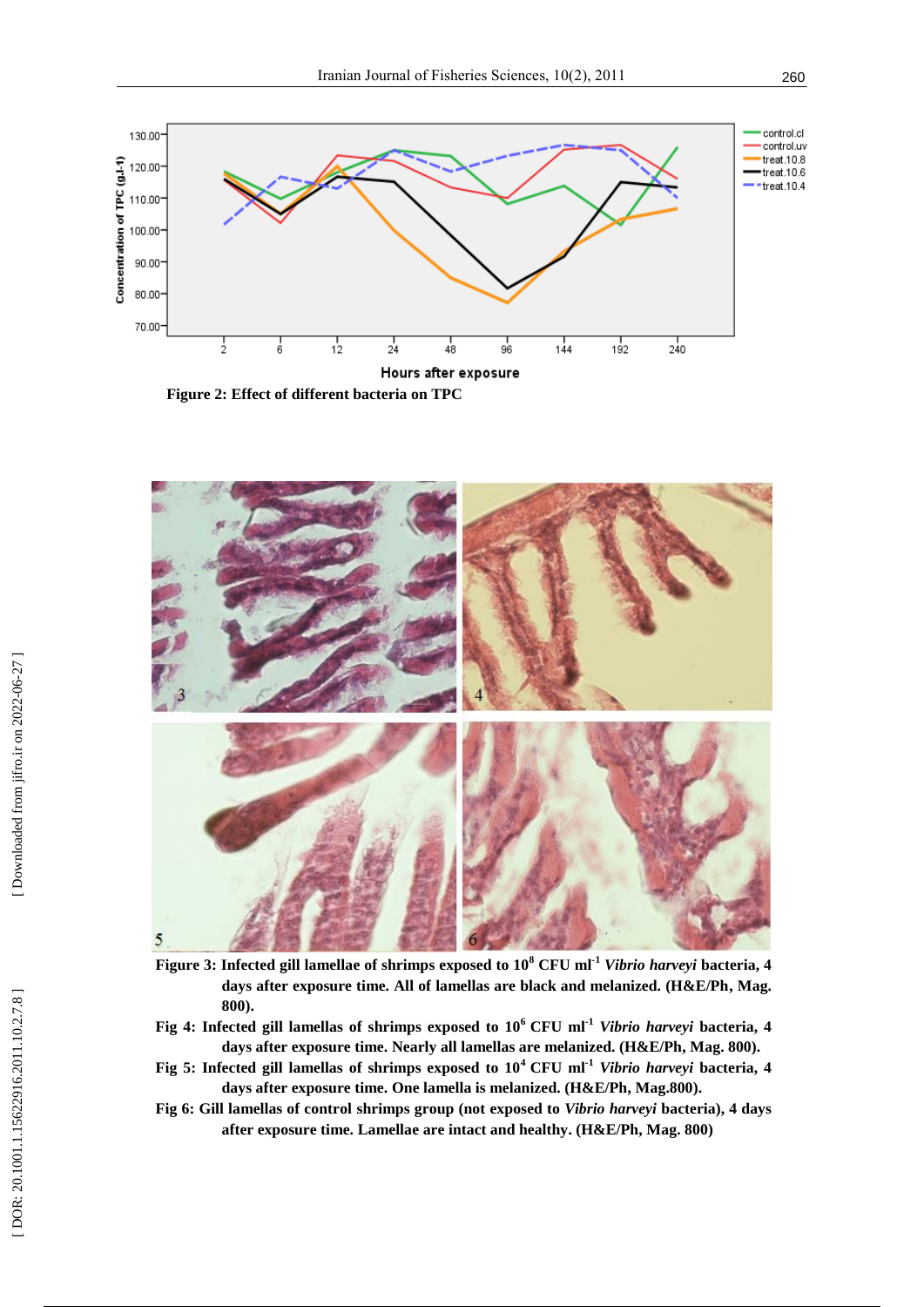#### *Histopathology findings*

In histopathology sections, gills showed melani zation and this appearance was higher with increase of bacterial dose. However shrimps that challenged with  $10^8$  $CFU$  ml<sup>-1</sup> bacteria almost of secondary lamellas were black and melanized. (Fig. 3) Shrimps that challenged with  $10^6$ CFU ml<sup>-1</sup> bacteria melanization of gills were less (Fig. 4). Also lesions in shrimps exposed with  $10^4$ CFU ml<sup>-1</sup> bacteria are lowest but this appearance wasn't observed in both control groups (Fig. 5 and Fig. 6) .

Results of the histopathological examination showed lesions in haepatopancreas tissues were very extensive, necrosis and bolitas balls of haepatopancreas cells were observed , and increase in bacterial doses result higher lesions. Vacuolation in B, E, R and F cells of haepatopancreas show that all of the cells are involved in exposure to bacteria. Production of excretory enzymes due to vacuolation in cells results in the formation of balls in highest dose. Finally, necrosis was observed (Fig 7, 8, 9 and 10) .



- **Fig 7: Infected haepatopancreas of shrimps exposed to 10 <sup>8</sup> CFU ml - <sup>1</sup>** *Vibrio harveyi* **bacteria, bolitas sign is observed (white arrows) destruction of haepatopancreas tissue and demolition of cells is shown . (H&E/Ph, Mag.800 ) .**
- **Fig 8: Infected haepatopancreas of shrimps exposed to 10<sup>6</sup>CFU ml - <sup>1</sup>** *Vibrio harveyi* **bacteria. Severe vacuolation of cells (black arrow) , cells are finally destroyed. (H&E/Ph, Mag.800 ) .**
- **Fig 9: Infected gill lamellas of shrimps exposed to 10<sup>4</sup>CFU ml - <sup>1</sup>** *Vibrio harveyi* **bacteria. Lesions are low and some of tissues are healthy (stars) also vacuolation is observe d. (H&E/Ph, Mag.800 ) .**
- **Fig 10: haepatopancreas of control shrimps group (not exposed to** *Vibrio harveyi* **bacteria). Cells are intact and healthy. (H&E/Ph, Mag.800 ) .**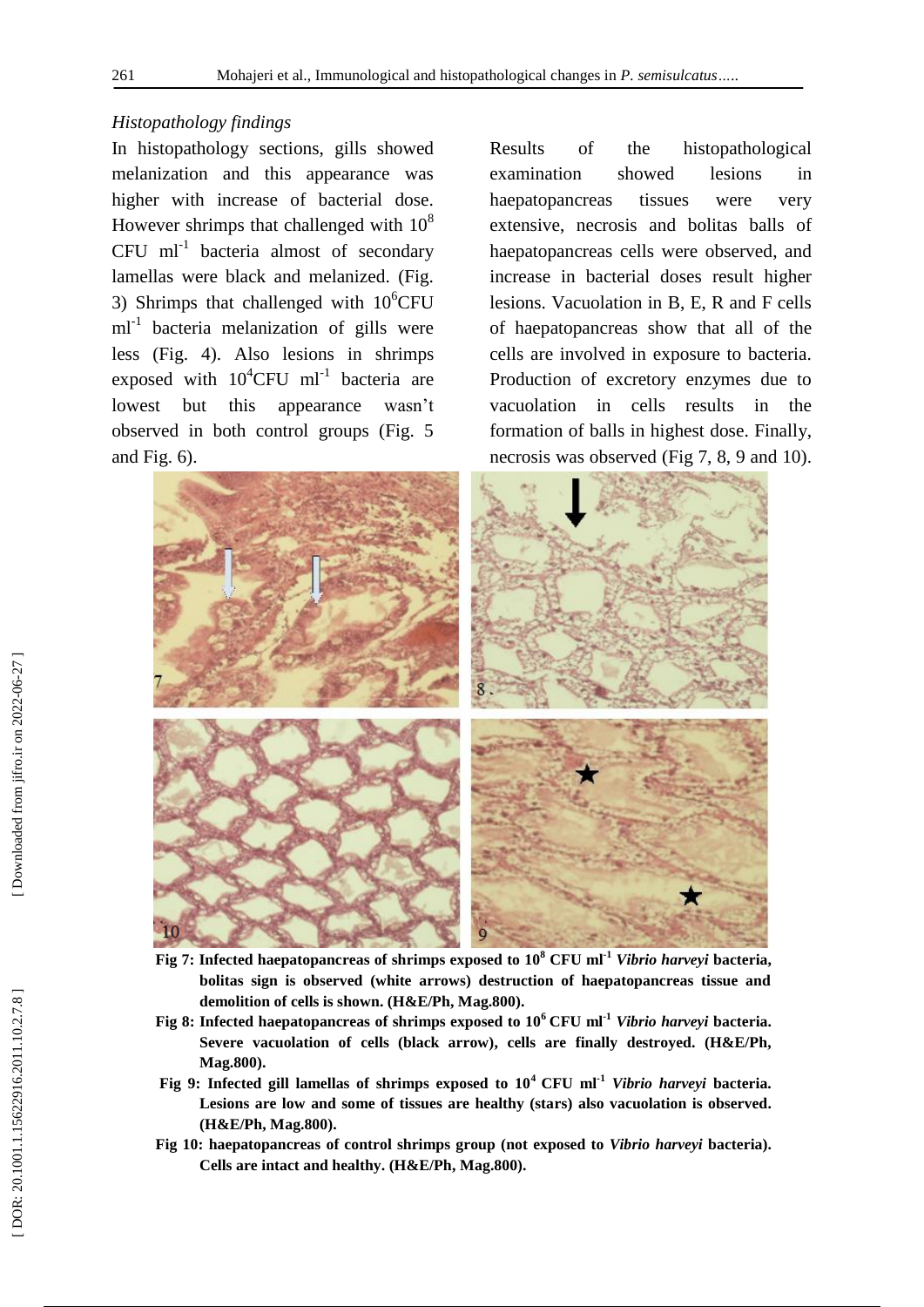# **Discussion**

According to the mean of THC and TPC in our study no significant differences were observed between groups (treatments and/or controls) in early time (2 and 6 hours) after the end of exposure time. It probably showed that the serological parameters could not be changed before 6 hours after encountering shrimp to bacterial pathogen such as *Vibrio harveyi*.

Of course the mean of TPC was stable until 12 hours after the exposure span. This result showed which TPP parameters could be change d as well as THC . Similar to another study as mentioned by Costa et al . 200 9 , low standard deviation in the mean of THC and decrease of it after exposure to the pathogen were observed in our study.

Chen et al *.* (1994) reported that total hemolymph proteins decreased at high levels of ammonia -N as a risk factor exposure, whereas free amino acids in hemolymph were increased concomitantly. These results have been explained as an occurrence of proteolysis under these situations, elevating the intracellular free amino acid pool for cell-volume maintenance as a result of the osmoregulatory disturbances caused by ammonia -N (Racotta & Herna´ndez - Herrera , 2000) .

Decrease the THC in shrimp, *P . vannamei* challenged with TSV (Song et al*.,* 2003) and in *P . indicus* and *P. monodon* with WSSV has been reported (Van de Braak et al*.,* 2002).

Following exposure to WSSV In *P. monodon*, Hemolymph oxyhemocyanin, protein, ammonia and urea were 1.46 mM. Nitrite higher than that of the following exposure to 7.32 mM (cheng &

chen , 2002). In our study, the variation of THC had clearly begun before TPC and the mean of TPC significantly decreased 12 hours after THC. Large variation was observed between the highest concentration of bacteria group (3) with controls and group 5. This result was constant from the time of 12 up to 96 hours after exposure span.The curve of THC in group 5 (the lowest concentration of bacteria) is relatively similar to the controls in all sampling time s, after the exposure span. This showed that the THC of *P. semiculcatus* could not be affected by *V. harveyi* with the concentration of 10 4 CFU  $ml^{-1}$ . The mean of THC for group 3 was more affecting than the other two treatments, showing 1.3 fold greater than group 4 with the concentration of  $10^6$  CFU ml<sup>-1</sup> of *V. harveyi.* According to our study, the intend curve of groups 3 and 4 showed an inverse bell shape in which the crown of the bell was located at the point of 48 hours after the exposure span. Based on our results the inversion bell shapes similar to THC of groups 3 and 4  $(10^8 \text{ and } 10^9 \text{ m})$ 10<sup>6</sup> CFU ml<sup>-1</sup> of *V. harveyi* respectively) were observed for the TPC in which the crown of the bell was located at the point of 96 hours after the exposure span. In invert ebrates, the circul ating hemocyte ha s a major role in the protection of the animal against aggressive microorganisms by participating in recognition, phagocytosis, melanization a nd cytotoxi city (Jiravanichpaisal *et al*., 2006). As mentioned in our study, after 6 hours of experiment the THC decreased and it means that the shrimp hemocyte is involved in vibrio protection by phagocytosis and melanization.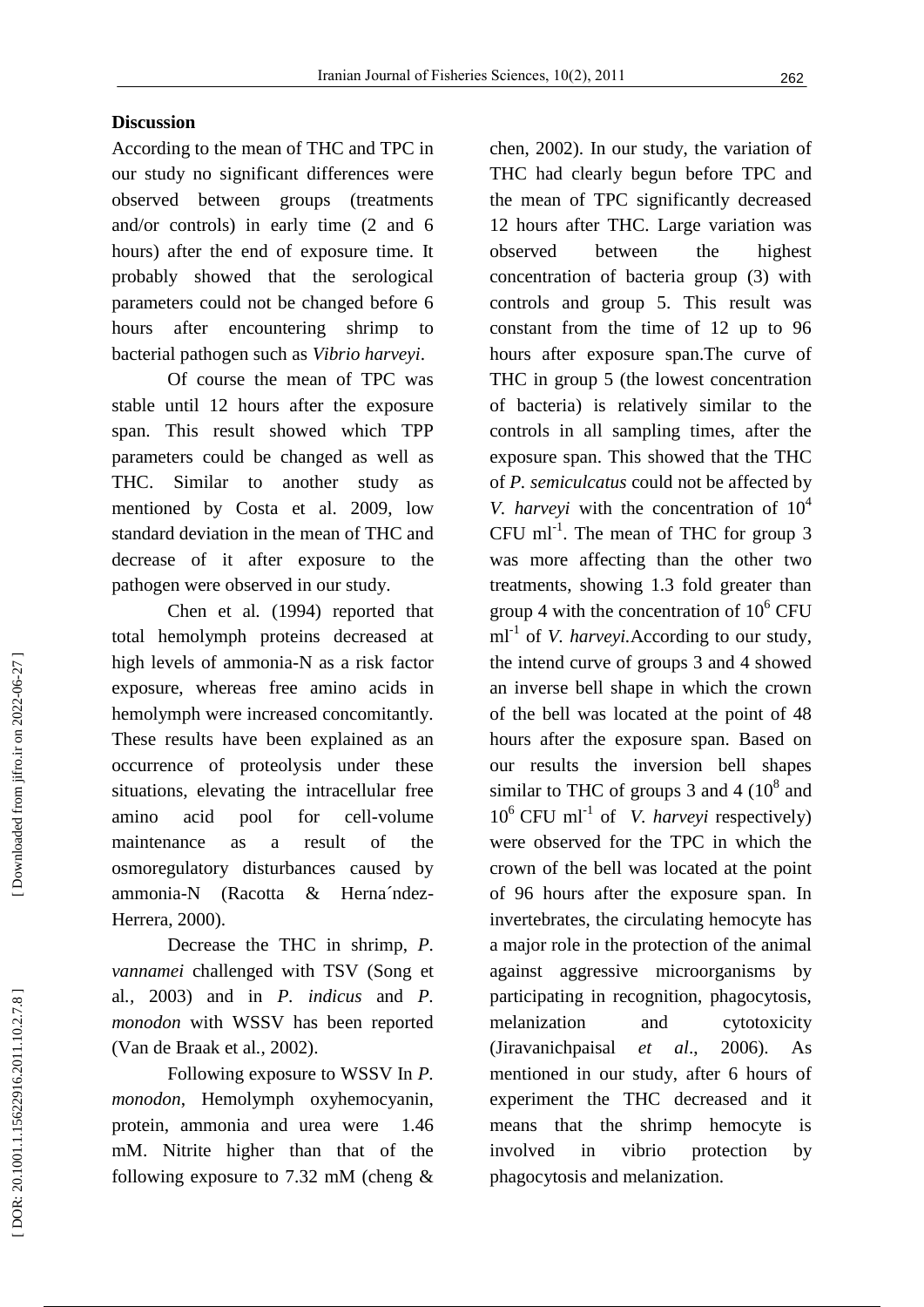The present study indicated that there were no significant differences observed in THC between the shrimps in the control groups and those infected by 10 4 cfu/ml vibrio. Be cause the vibrio is a bacterial flora of shrimp, this means the high concentration dosage of vibrio can attack the shrimp and induce the pathogencity , and so the shrimp at high concentration of vibrio could not resist in disease outbreak s. Therefore, differences in THC are due to the concentration of bacteria. Further research is needed to clarify whether the change in THC results from a consequence of lysis, diapedes, reduced recruitment or movement of the cells from circulation into the tissues . According to our findings gills showed melanization and this appearance was higher with increase of bacterial dose. Gills often appear brown (Anderson et al., 1988). Lesions of bacterial shell disease are brown or black and appear on the body cuticle, appendages or gills (Sinderman, 1990). We observed lesions in haepatopancreas tissues. There were very extensive, necrosis and bolitas balls of haepatopancreas cells observed and increase in bacterial doses result in higher lesions. B, E, R and F cells of haepatopancreas show vacuolation, all of the cells are infected in challenge to bacteria. Production of excretory enzymes results in vacuolation in cells that is due to formation of balls in the highest dose. Finally necrosis occurs . *Vibrio harveyi,* chronically infected *penaeus vannamei* larvae show grey haepatopancreas with balls of necrotic tissue that block the upper gut. (Robertson et al., 1998 )

In Ecuador, Vibrio *harveyi* has been caused the Bolitas negricans disease, which results in degeneration of haepatopancreas and form s balls that move to the upper gut. (Karunasagar et al., 1994). Austin and Zhang (2006 ) reported Bolitas negricans cause the blocking the digestive gland with balls of tissue . Pathology of hepatopancreas in typical of oral/enteric vibriosis showing severe necrosis, loss of structure, atrophy of tubule epithelial cells, vacuolation and rounding and sloughing of cells into the lumen(Ambipillai et al*.,* 2003) . These pathological changes in the haepatopancreasand gills are probably due to bacterial toxins. Extracellular products (ECP) have been considered as a virulent factor of *V. harveyi*. Furthermore liu, et al. (1996) studied the pathogenicity of strains in diseased *penaeus monodon* , and explained that virulence is determined with both live bacteria and ECP. Proteases, phospholipase, haemolysins and other toxins may have important roles in the pathogenecity of *V. harveyi .* (Austin and Zhang 2006)

#### **References**

- **Afsharnasab, M., Dashtyannasab, A., Yeganeh, V. and Soltani M., 2007** . Incidence of white spot disease (WSD) in *P. indicus* farms in Bushehr Province, Iran *.* Iranian *Journal of Fisheries Science s* , **7**, 15 -26 .
- **Afsharnasab , M. 2009.** A Survey on Health and Disease Status of Hatcheries and Shrimp Farms in Iran. Final Report. Registration Number 962. IFRO Publication. 2009. (In Persian).
- **Ambipillai, L., Sobhana, K. S., George, K. C. and Sanil, N. K., 2003.**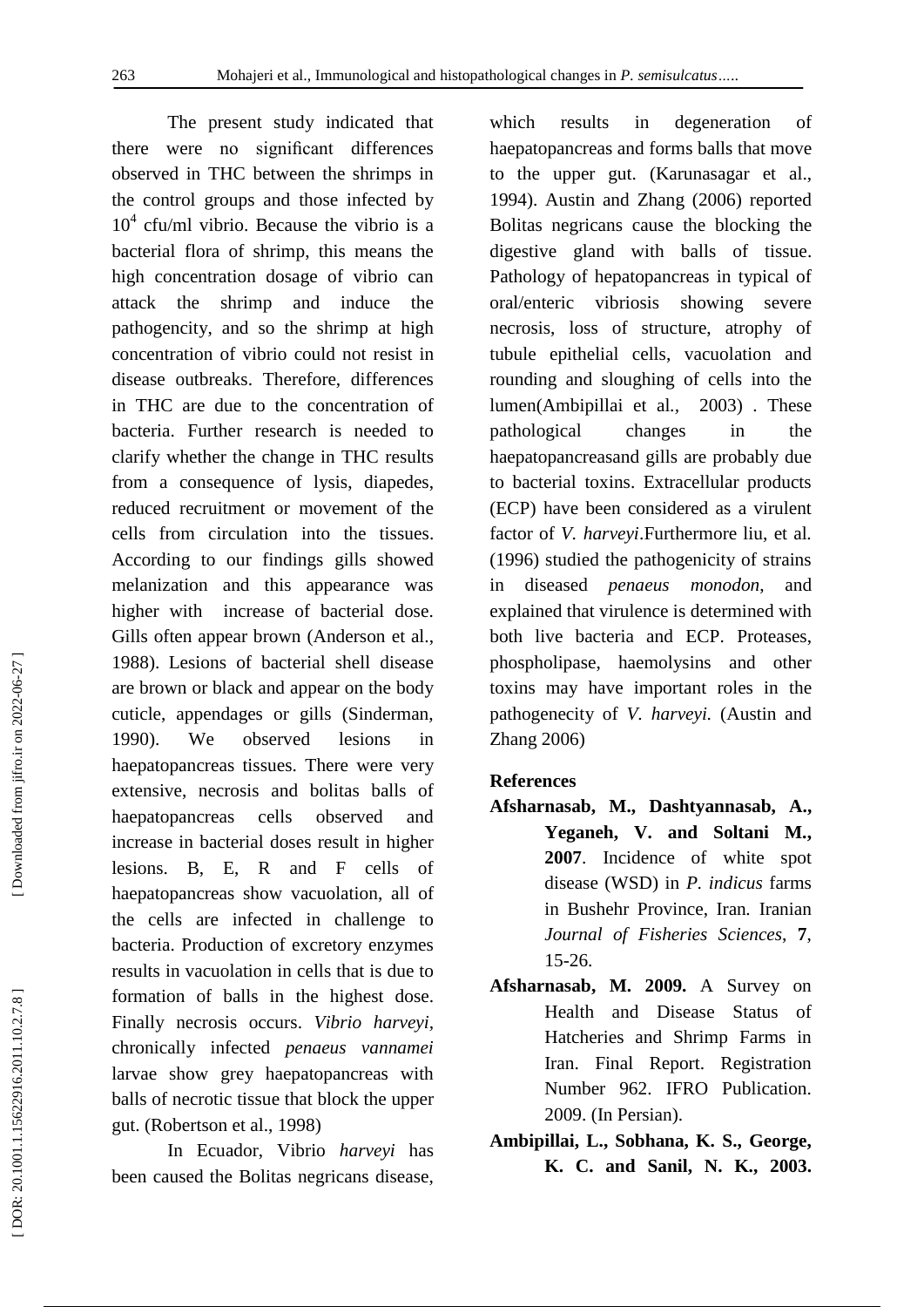Histopathological survey of cultured shrimps in Cochin, Kerala . *Journal marine biology Association India*, 45(**2**), 178 – 185.

- **Anderson, I. G., Shamsudin, M. N. and Shariff, M. 1988.** Bacterial septicemia in juvenile tiger shrimp, *Penaeus monodon*, cultured in Malaysian brackishwater ponds. *Asian Fishery Sci ences* , 2 , 93 -108.
- **Austin, B. and Zhang X. H., 2006.** Under the microscope. *Vibrio harveyi* : a significant pathogen of marine vertebrates and invertebrates. *Letters in Applied Microbiology* , 43 , 119 –124.
- **Cheng, S. Y. and Chen, J. C., 2002.** Joint action of elevated ambient nitrite and nitrate on hemolymph nitrogenous compounds and nitrogen excretion of tiger shrimp *penaeus monodon*. *Comparative Biochemistry and Physiology Part C*, 131, 303–314.
- **Costa, A. M., Buglione, C. C., Bezerra, F. L., Martins, P. C. C. and Barracco, M. A., 2009.** Immune assessment of farm -reared *Penaeus vannamei* shrimp naturally infected by IMNV in NE Brazil. *Aquaculture*, 291, 141 –14 6 .
- **Hsieh, S. L., Ruan, Y. H., Li, Y. C., Hsieh, P. S., Hu, C. H. and Kuo, C. M., 2008.**
- Immune and physiological responses in Pacific white shrimp ( *Penaeus vannamei* ) to *Vibrio alginolyticus*. *Aquaculture* , 275, 335 – 341 .
- **Hsu, S. W. and Chen, J. C., 2007.** The immune response of white shrimp *Penaeus vannamei* and its

susceptibility to *Vibrio alginolyticus* under sulfide stress. *Aquaculture* , 271 , 61 – 69.

- **Jiang, G., Yu, R. and Zhou, M., 2004.** Modulatory effects of ammonia -N on the immune system of *Penaeus japonicus* to virulence of white spot syndrome virus. *Aquaculture*,  $241, 61 - 75.$
- **Jiravanichpaisal, P., Luel Lee, B. and Soderhall, K., 2006**. REVIEW Cell-mediated immunity in arthropods: Hematopoiesis, coagulation, melanization and opsonization. *Immunobiology* , 211, 213 – 236.
- **Kakoolaki, S., Sharifpour, I., Soltani, M., Mousavi, H. A. E., Mirzargar, S. and Rostami, M., 2010 .** Selected morpho -chemical features of hemocytes in farmed shrimp, *fenneropenaeus indicus* in iran. *Iranian Journal of Fisheries Sciences,* 9( **2** ) **,** 219 -232 .
- **Karunasagar, I., Pai, R., Malathi, GR. And Karunasagar, I., 1994.** Mass mortality of *penaeus monodon* larvae due to antibiotic resistant *Vibrio harveyi* infection. *Aquaculture* , 128 , 203 -209.
- **Lightner, D. V. , 1996.** A handbook of shrimp pathology and diagnostic procedures for diseases of cultured penaeid shrimp.
- **Liu, P. C., Lee, K. K. and Chen, S. N. 1996.** Pathogenicity of different isolates of *Vibrio harveyi* in tiger prawn, *penaeus monodon*. *Letter Applied Microbiology*, 22, 413 - 416.
- Racotta, I. S. and Herna ndez-Herrera, **R., 2000.** Metabolic responses of